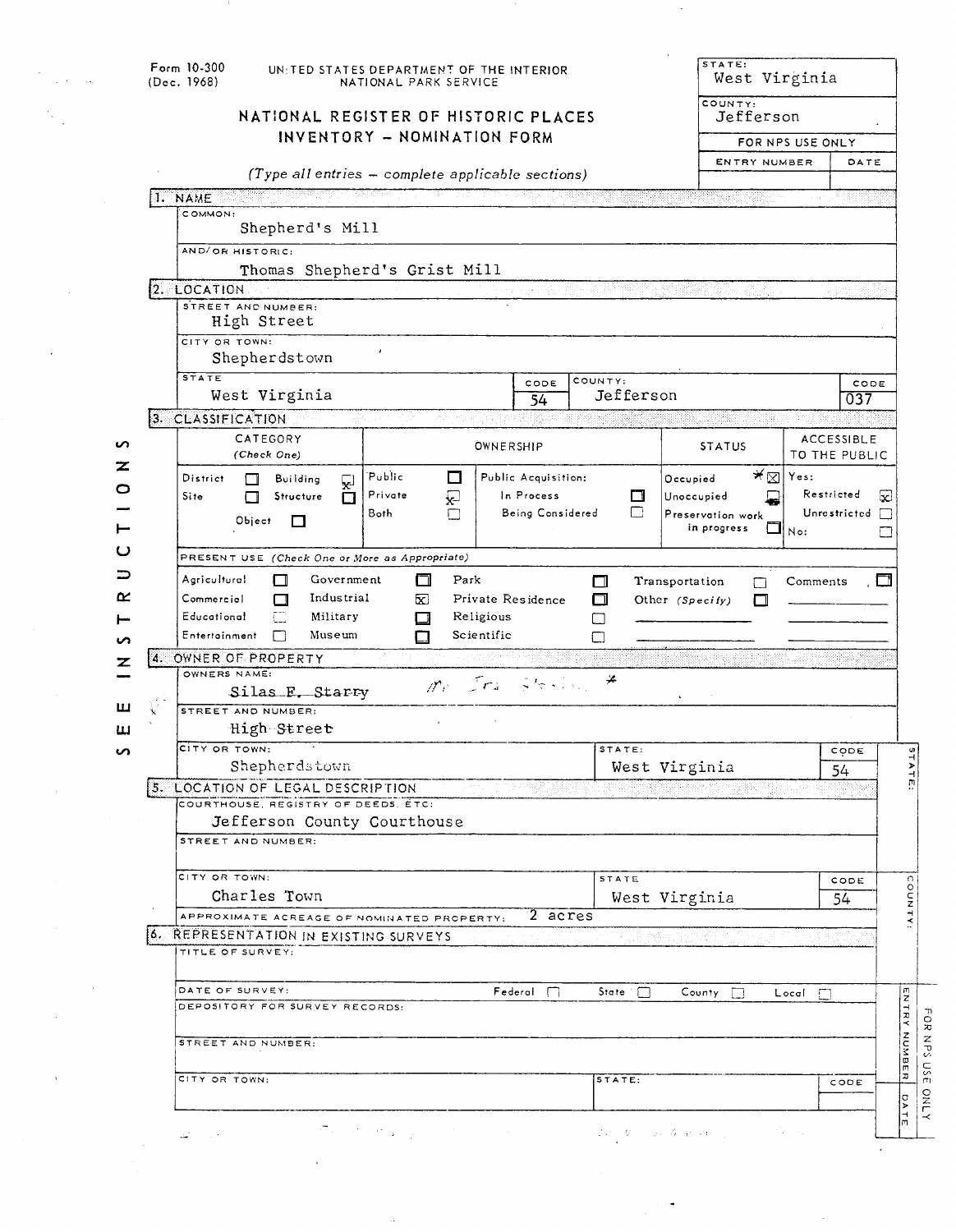|                     | $Excellent$ $\Box$     | Foir $\Box$<br>Good                                                                                                                                                                                                                | Deteriorated $\Box$ | Ruins<br>1 I       | Unexposed        |  |
|---------------------|------------------------|------------------------------------------------------------------------------------------------------------------------------------------------------------------------------------------------------------------------------------|---------------------|--------------------|------------------|--|
| INTEGRITY           |                        | (Check One)                                                                                                                                                                                                                        |                     |                    | (Check One)      |  |
|                     | Altered [x]            | Unaltered $\Box$<br>DESCRIBE THE PRESENT AND ORIGINAL (If known) PHYSICAL APPEARANCE                                                                                                                                               |                     | Moved <sup>1</sup> | Original Site Co |  |
|                     | been added about 1880. | According to the present owner, Shepherdstown's Mayor Silas Starry, this<br>mill was originally a two-story structure, the third story of frame having                                                                             |                     |                    |                  |  |
| environment.        |                        | In 1759 (date implied by cornerstone), a brick house - still standing - was<br>erected, Mr. Starry states, by Abraham Shepherd a short distance southeast<br>of the mill. It is included in the nomination as part of the mill     |                     |                    |                  |  |
|                     |                        | The house, which was acquired with the mill by the present owner in 1954,<br>was restored with extensive repairs in 1961-1967. Only the kitchen has been<br>added to this house, the original kitchen having been in the basement. |                     |                    |                  |  |
| date it was in use. |                        | The mill was leased by Luther Thompson, Jr. in 1923. He restored the wheel<br>at a cost of more than \$2,000 and operated the mill until 1939, the last                                                                            |                     |                    |                  |  |
|                     |                        | The picturesque stream still spills violently down a rocky incline and dis-<br>appears in the woods below the mill.                                                                                                                |                     |                    |                  |  |
|                     |                        | As may be noted in accompanying photographs, the mill contains some old<br>equipment, including wheels and the grinding burrs.                                                                                                     |                     |                    |                  |  |
|                     |                        | The mill will figure prominently in plans of a newly formed mayor's com-                                                                                                                                                           |                     |                    |                  |  |
|                     |                        | mitee on historic preservation in Shepherdstown.                                                                                                                                                                                   |                     |                    |                  |  |
|                     |                        |                                                                                                                                                                                                                                    |                     |                    |                  |  |
|                     |                        |                                                                                                                                                                                                                                    |                     |                    |                  |  |
|                     |                        |                                                                                                                                                                                                                                    |                     |                    |                  |  |
|                     |                        |                                                                                                                                                                                                                                    |                     |                    |                  |  |
|                     |                        |                                                                                                                                                                                                                                    |                     |                    |                  |  |
|                     |                        |                                                                                                                                                                                                                                    |                     |                    |                  |  |
|                     |                        |                                                                                                                                                                                                                                    |                     |                    |                  |  |
|                     |                        |                                                                                                                                                                                                                                    |                     |                    |                  |  |
|                     |                        |                                                                                                                                                                                                                                    |                     |                    |                  |  |
|                     |                        |                                                                                                                                                                                                                                    |                     |                    |                  |  |
|                     |                        |                                                                                                                                                                                                                                    |                     |                    |                  |  |
|                     |                        |                                                                                                                                                                                                                                    |                     |                    |                  |  |
|                     |                        |                                                                                                                                                                                                                                    |                     |                    |                  |  |
|                     |                        |                                                                                                                                                                                                                                    |                     |                    |                  |  |
|                     |                        |                                                                                                                                                                                                                                    |                     |                    |                  |  |
|                     |                        |                                                                                                                                                                                                                                    |                     |                    |                  |  |
|                     |                        |                                                                                                                                                                                                                                    |                     |                    |                  |  |

 $\bar{z}$ 

 $\alpha$ 

 $\alpha$  and  $\alpha$ 

 $\ddot{\bullet}$ 

 $\ddot{\cdot}$ 

 $\ddot{\phantom{0}}$ 

 $\label{eq:2.1} \frac{1}{\sqrt{2}}\int_{\mathbb{R}^3}\frac{1}{\sqrt{2}}\left(\frac{1}{\sqrt{2}}\right)^2\frac{1}{\sqrt{2}}\left(\frac{1}{\sqrt{2}}\right)^2\frac{1}{\sqrt{2}}\left(\frac{1}{\sqrt{2}}\right)^2\frac{1}{\sqrt{2}}\frac{1}{\sqrt{2}}\frac{1}{\sqrt{2}}\frac{1}{\sqrt{2}}\frac{1}{\sqrt{2}}\frac{1}{\sqrt{2}}\frac{1}{\sqrt{2}}\frac{1}{\sqrt{2}}\frac{1}{\sqrt{2}}\frac{1}{\sqrt{2}}\frac{1}{\sqrt{2}}\frac$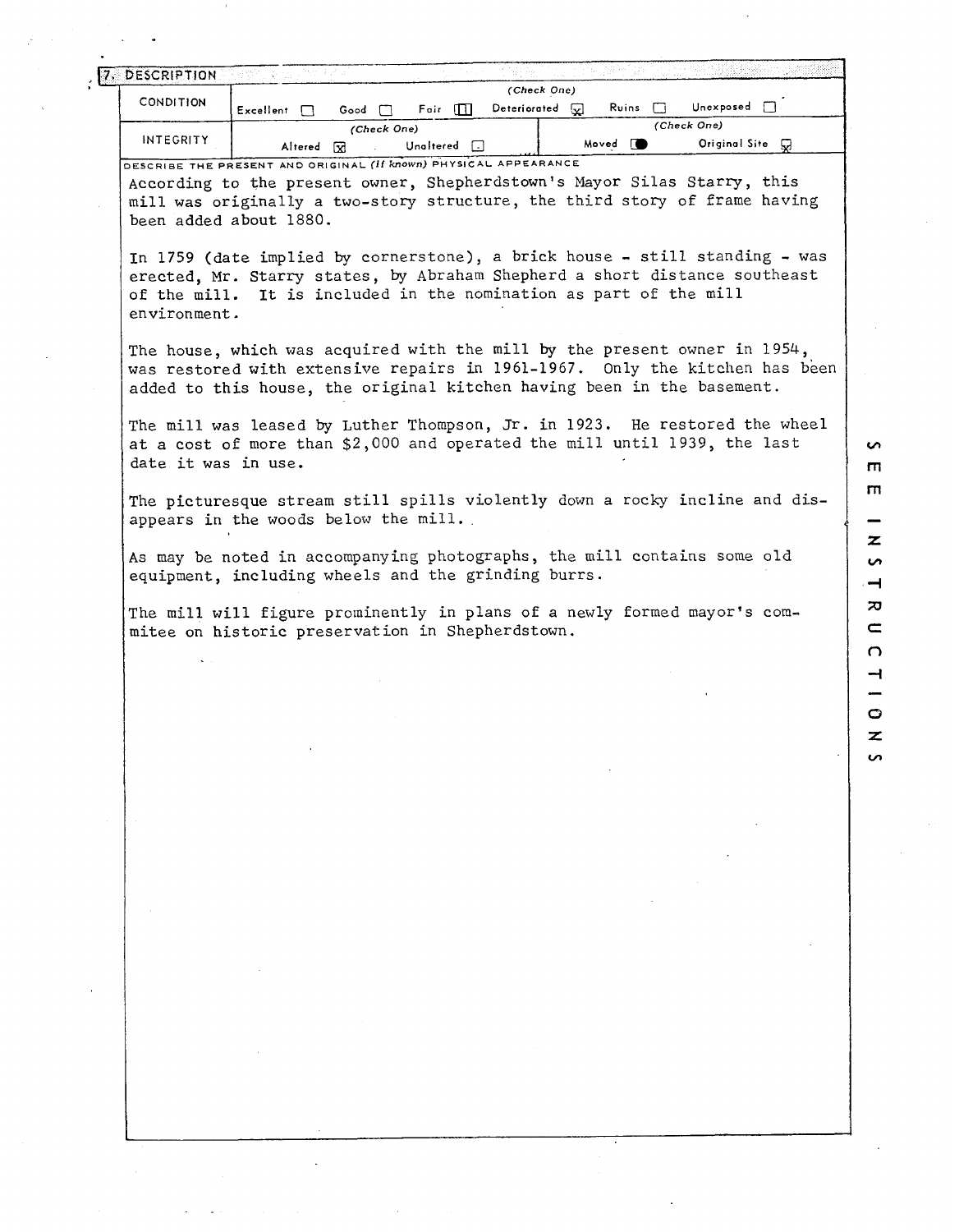|         |                                                                     |        | PERIOD (Check One or More as Appropriate) |        |                             |        |                                                                                                                                                                                                                                                                                                                                                                                            |
|---------|---------------------------------------------------------------------|--------|-------------------------------------------|--------|-----------------------------|--------|--------------------------------------------------------------------------------------------------------------------------------------------------------------------------------------------------------------------------------------------------------------------------------------------------------------------------------------------------------------------------------------------|
|         | $Pre-Columnbin$                                                     |        | 16th Century $\Box$                       |        | 18th Century $\overline{X}$ |        | 20th Century [x]                                                                                                                                                                                                                                                                                                                                                                           |
|         | 15th Century                                                        | Ш      | 17th Century $\Box$                       |        | 19th Century $\mathbb{R}$   |        |                                                                                                                                                                                                                                                                                                                                                                                            |
|         | SPECIFIC DATE(S) (If Applicable and Known)                          |        |                                           |        | Built between 1734 and 1739 |        |                                                                                                                                                                                                                                                                                                                                                                                            |
|         | AREAS OF SIGNIFICANCE (Check One or More as Appropriate)            |        |                                           |        |                             |        |                                                                                                                                                                                                                                                                                                                                                                                            |
|         | Abor iginal                                                         |        | <b>Education</b>                          | $\Box$ | Political                   | □      | Urban Planning<br>□                                                                                                                                                                                                                                                                                                                                                                        |
|         | Prehistoric                                                         | П      | Engineering                               | $\Box$ | Religion/Phi-               |        | Other (Specify)<br>□                                                                                                                                                                                                                                                                                                                                                                       |
|         | Historic                                                            | П      | Industry                                  | 囨      | losophy                     | $\Box$ |                                                                                                                                                                                                                                                                                                                                                                                            |
|         | Agriculture                                                         | П      | Invention                                 | П      | Science                     | □      |                                                                                                                                                                                                                                                                                                                                                                                            |
|         | Ärt                                                                 | ПI     | Landscape                                 |        | Sculpture                   | $\Box$ |                                                                                                                                                                                                                                                                                                                                                                                            |
|         | Commerce                                                            | □      | Architecture                              | O      | Social/Human-               |        |                                                                                                                                                                                                                                                                                                                                                                                            |
|         | <b>Communications</b>                                               | ГŊ.    | Literature                                | П      | itarian                     | $\Box$ |                                                                                                                                                                                                                                                                                                                                                                                            |
|         | Conservation                                                        | $\Box$ | <b>Military</b>                           | П      | Theater                     | $\Box$ |                                                                                                                                                                                                                                                                                                                                                                                            |
|         |                                                                     |        | Music                                     | □      | Transportation              | $\Box$ |                                                                                                                                                                                                                                                                                                                                                                                            |
|         | STATEMENT OF SIGNIFICANCE (Include Personages, Dates, Events, Etc.) |        |                                           |        |                             |        |                                                                                                                                                                                                                                                                                                                                                                                            |
|         | arriving probably as early as 1719.                                 |        |                                           |        |                             |        | corporated settlement, originally known as Mecklenburg*, the first settlers<br>The mill stands near the Pack Horse Ford crossing of the Potomac.<br>The                                                                                                                                                                                                                                    |
|         | was erected.                                                        |        |                                           |        |                             |        | Indian trail to Pack Horse Ford became the Philadelphia Wagon Road into the<br>Valley of Virginia, and on this road, named High Street, the grist mill                                                                                                                                                                                                                                     |
|         |                                                                     |        |                                           |        |                             |        |                                                                                                                                                                                                                                                                                                                                                                                            |
|         | the vicinity.                                                       |        |                                           |        |                             |        | Thomas Shepherd Sr. not only built a mill; he laid out building lots for<br>homes on a part of his first grant of land. Many wheat farmers settled in                                                                                                                                                                                                                                      |
|         | builder of the mill.                                                |        |                                           |        |                             |        | Shepherd bequeathed the mill to his son, Thomas Jr., in 1776. After the<br>Revolution the village name was changed to Shepherdstown, honoring the                                                                                                                                                                                                                                          |
| nation. |                                                                     |        |                                           |        |                             |        | Shepherd started a trend of mills, which became focal points for roads<br>leading out to seaboard markets for flour. A map published in 1810 lists<br>31 grist or merchant mills in Jefferson County serving a coastal area from<br>Alexandria to Philadelphia. Thus it is no exaggeration to say that Thomas<br>Shepherd with his grist mill inaugurated a "bread basket" for the growing |
|         | the beginning of the century.                                       |        |                                           |        |                             |        | There seems to be little doubt of the continuous operation of a mill on<br>this spot. It is presumed that the stone building still standing is more<br>than two centuries old. The large, 40-foot iron wheel was once located<br>100 yards farther down stream, but the date of its installation is beyond<br>the memory of local inhabitants who can remember the mill as it was at       |
|         | vania line to Wheeling.                                             |        |                                           |        |                             |        | David, the eldest son of Thomas Shepherd Sr., migrated to Wheeling, where<br>he erected and commanded Shepherd's Fort and was a commandant at Fort<br>Henry. David's son, Moses, who was born in Shepherdstown, was a leading<br>citizen of Wheeling and built the National Road bridges from the Pennsyl-                                                                                 |

 $\hat{\gamma}$ 

 $\frac{1}{\sqrt{2}}$ 

 $\ddot{\phantom{a}}$ 

T I O N RUC

 $\bullet$ 

 $\mathcal{L}_{\text{eff}} \rightarrow \mathcal{L}_{\text{eff}}$  ,  $\mathcal{L}_{\text{eff}}$ 

 $\frac{1}{\sqrt{2}}$ 

 $\ddot{\phantom{0}}$ 

 $\ddot{\phantom{0}}$ 

 $\label{eq:2.1} \frac{1}{\sqrt{2}}\left(\frac{1}{\sqrt{2}}\right)^{\frac{1}{2}}\frac{1}{\sqrt{2}}\left(\frac{1}{\sqrt{2}}\right)^{\frac{1}{2}}\frac{1}{\sqrt{2}}\left(\frac{1}{\sqrt{2}}\right)^{\frac{1}{2}}\frac{1}{\sqrt{2}}\left(\frac{1}{\sqrt{2}}\right)^{\frac{1}{2}}\frac{1}{\sqrt{2}}\left(\frac{1}{\sqrt{2}}\right)^{\frac{1}{2}}\frac{1}{\sqrt{2}}\left(\frac{1}{\sqrt{2}}\right)^{\frac{1}{2}}\frac{1}{\sqrt{2}}\left(\frac{1}{\sqrt$ 

- 
- $5T$
- $\frac{z}{z}$
- $\mathbf{m}$

 $\hat{\mathcal{A}}$ 

 $\frac{1}{2} \frac{1}{2} \frac{1}{2}$ 

 $\hat{\mathcal{A}}$ 

u<br>S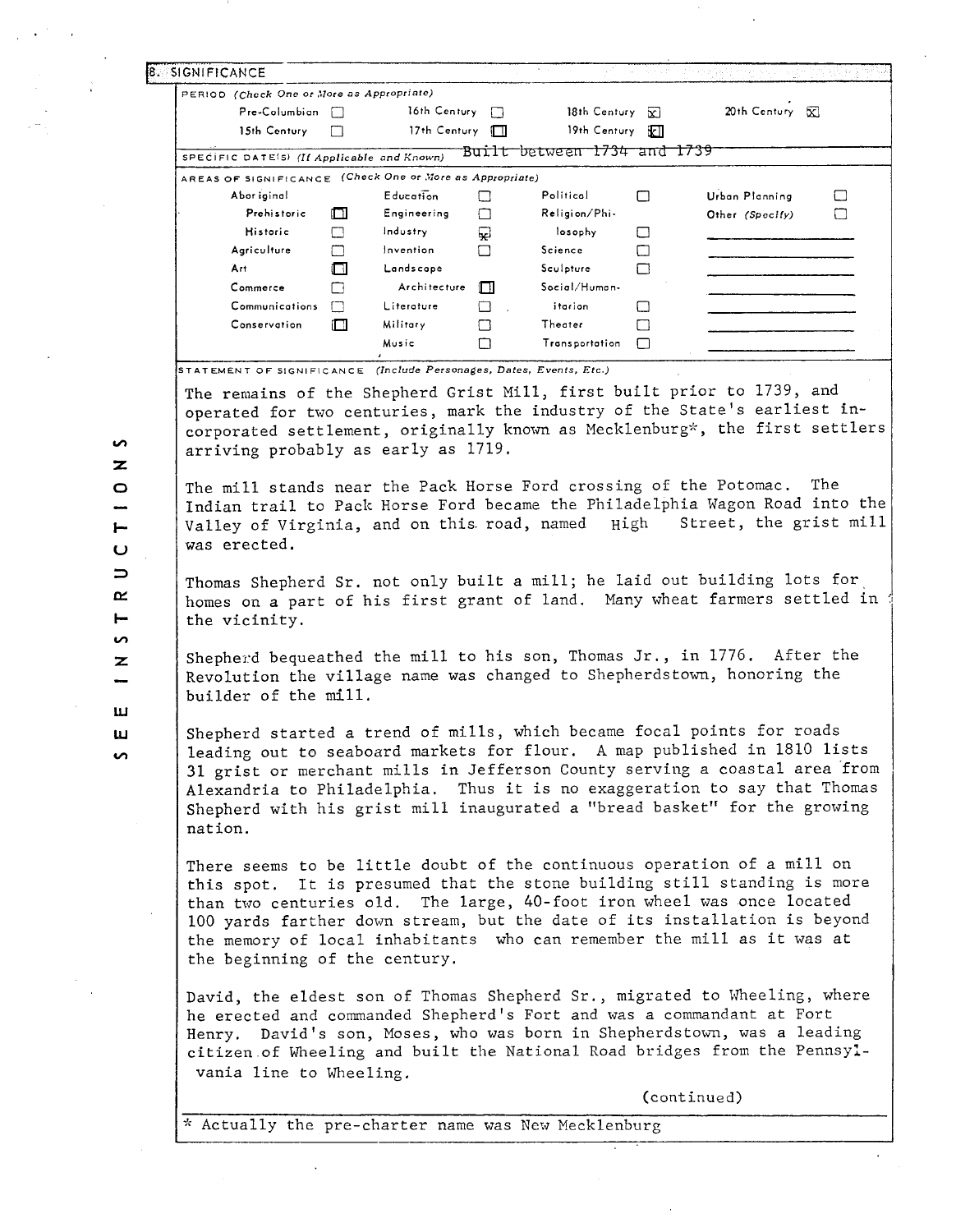| Form 10-300a         | UNITED STATES DEPARTMENT OF THE INTERIOR                            | STATE               |                          |  |  |  |
|----------------------|---------------------------------------------------------------------|---------------------|--------------------------|--|--|--|
| (July 1969).         | NATIONAL PARK SERVICE                                               | West Virginia       |                          |  |  |  |
|                      | NATIONAL REGISTER OF HISTORIC PLACES                                | COUNTY              |                          |  |  |  |
|                      | <b>INVENTORY - NOMINATION FORM</b>                                  | Jefferson           |                          |  |  |  |
|                      |                                                                     | FOR NPS USE ONLY    |                          |  |  |  |
|                      | (Continuation Sheet)                                                | <b>ENTRY NUMBER</b> | DATE                     |  |  |  |
| (Number all entries) |                                                                     |                     |                          |  |  |  |
|                      |                                                                     |                     |                          |  |  |  |
| 8.                   | Significance - continued.                                           |                     |                          |  |  |  |
|                      | Tt is bishly probably that Thomas Chaphamlang tour is well as 1790. |                     | <b>President Company</b> |  |  |  |

It is highly probably that Thomas Shepherd was here as early as 1732. The nil1 itself must have been built some time prior to April 6, 1739, when the mill is mentioned in The Frederick County Court Journal, and after October 3, 1734, when Shepherd purchased a 222-acre tract from Lieutenant Governor William Gooch and the Virginia Council..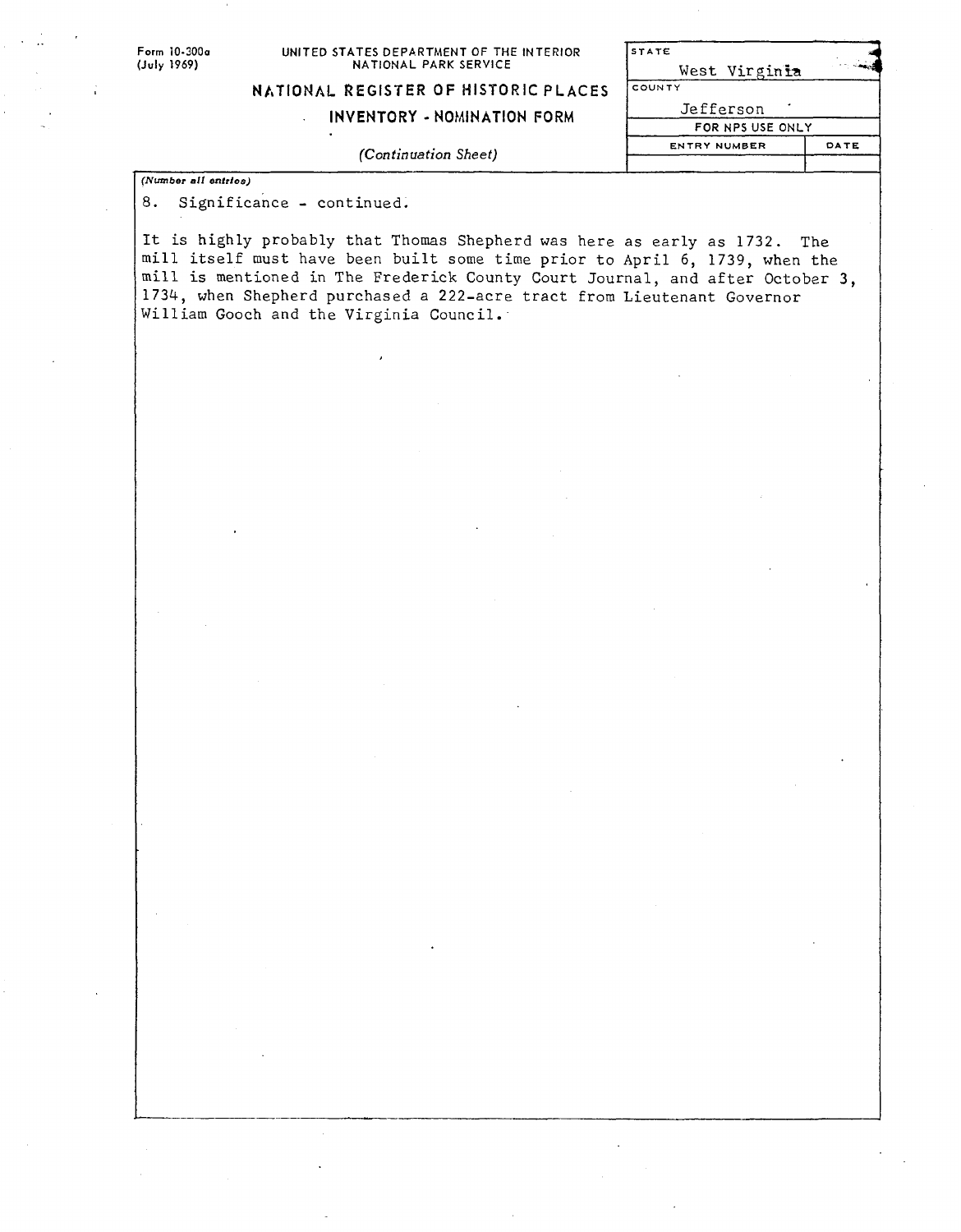|                              | 9. MAJOR BIBLIOGRAPH:CAL REFERENCES                                                                                                                                                                                                                                                                                                                                                                                                   |                                      |      |        |                                 |                                                                                                                                       |                                      |             |
|------------------------------|---------------------------------------------------------------------------------------------------------------------------------------------------------------------------------------------------------------------------------------------------------------------------------------------------------------------------------------------------------------------------------------------------------------------------------------|--------------------------------------|------|--------|---------------------------------|---------------------------------------------------------------------------------------------------------------------------------------|--------------------------------------|-------------|
|                              | Bushong, Millard K. A History of Jefferson County. Charles Town, 1941.<br>"The Shepherd Grist Mill." Manuscript submitted by Silas F. Starry. 7 pp.<br>Kemp, Louise Singleton. "Old Mills." Magazine of the Jefferson County<br>Historical Society, vol. 21, 1955, pp. 20-28.                                                                                                                                                         |                                      |      |        |                                 |                                                                                                                                       |                                      |             |
|                              | 10. GEOGRAPHICAL DATA                                                                                                                                                                                                                                                                                                                                                                                                                 |                                      |      |        |                                 |                                                                                                                                       |                                      |             |
|                              | LATITUDE AND LONGITUDE COORDINATES<br>DEFINING A RECTANGLE LOCATING THE PROPERTY                                                                                                                                                                                                                                                                                                                                                      |                                      |      | o<br>R |                                 | LATITUDE AND LONGITUDE COORDINATES<br>DEFINING THE CENTER POINT OF A PROPERTY                                                         | OF LESS THAN ONE ACRE                |             |
| <b>CORNER</b>                | LATITUDE<br>Degrees Minutes Seconds                                                                                                                                                                                                                                                                                                                                                                                                   | LONGITUDE<br>Degrees Minutes Seconds |      |        |                                 | LATITUDE<br>Degrees Minutes Seconds                                                                                                   | LONGITUDE<br>Degrees Minutes Seconds |             |
| <b>NW</b><br><b>NE</b><br>SE | ۰                                                                                                                                                                                                                                                                                                                                                                                                                                     |                                      |      |        | $39^\circ$                      | $25'$ 53.93                                                                                                                           | $77$ $^{\circ}$<br>$48^{6}09.35$     |             |
| <b>SW</b>                    | LIST ALL STATES AND COUNTIES FOR PROPERTIES OVERLAPPING STATE OR COUNTY BOUNDARIES                                                                                                                                                                                                                                                                                                                                                    |                                      |      |        |                                 |                                                                                                                                       |                                      |             |
| STATE:                       |                                                                                                                                                                                                                                                                                                                                                                                                                                       |                                      | CODE |        | COUNTY                          |                                                                                                                                       |                                      | CODE        |
| STATE:                       |                                                                                                                                                                                                                                                                                                                                                                                                                                       |                                      | CODE |        | COUNTY:                         |                                                                                                                                       |                                      | CODE        |
| STATE:                       |                                                                                                                                                                                                                                                                                                                                                                                                                                       |                                      | CODE |        | COUNTY:                         |                                                                                                                                       |                                      | CODE        |
| STATE:                       |                                                                                                                                                                                                                                                                                                                                                                                                                                       |                                      | CODE |        | COUNTY:                         |                                                                                                                                       |                                      | CODE        |
| <b>ORGANIZATION</b>          | 1). FORM PREPARED BY<br>NAME AND TITLE:<br>Clifford M. Lewis, S.J.<br>In contract with the W. Va. Antiquities Commission<br>STREET AND NUMBER:<br>Wheeling College                                                                                                                                                                                                                                                                    |                                      |      |        |                                 |                                                                                                                                       | DATE<br>September 21, $1970 -$       |             |
| CITY OR TOWN:                | Wheeling                                                                                                                                                                                                                                                                                                                                                                                                                              |                                      |      |        | <b>STATE</b>                    | West Virginia                                                                                                                         |                                      | CODE.<br>54 |
|                              | 12. STATE LIAISON OFFICER CERTIFICATION                                                                                                                                                                                                                                                                                                                                                                                               |                                      |      |        |                                 | NATIONAL REGISTER VERIFICATION                                                                                                        |                                      |             |
|                              | As the designated State Liaison Officer for the Na-<br>tional Historic Preservation Act of 1966 (Public Law<br>89-665), I hereby nominate this property for inclusion<br>in the National Register and certify that it has been<br>evaluated according to the criteria and procedures set<br>forth by the National Park Service. The recommended<br>level of significance of this nomination is:<br>State $\bar{x}$<br>National $\Box$ | Local $\Box$                         |      |        |                                 | I hereby certify that this property is included in the<br>National Register.<br>Chief, Office of Archeology and Historic Preservation |                                      |             |
| Name<br>Dallas B. Shaffer    |                                                                                                                                                                                                                                                                                                                                                                                                                                       |                                      |      |        | Date<br>ATTEST:                 |                                                                                                                                       |                                      |             |
|                              | Title State Liaison Officer                                                                                                                                                                                                                                                                                                                                                                                                           |                                      |      |        | Keeper of The National Register |                                                                                                                                       |                                      |             |
|                              | October 9, 1970                                                                                                                                                                                                                                                                                                                                                                                                                       |                                      |      |        |                                 |                                                                                                                                       |                                      |             |

 $\frac{1}{2}$ 

 $\label{eq:2.1} \frac{d\mathbf{r}}{d\mathbf{r}} = \frac{1}{2} \left( \frac{d\mathbf{r}}{d\mathbf{r}} + \frac{d\mathbf{r}}{d\mathbf{r}} \right) \mathbf{r} + \frac{d\mathbf{r}}{d\mathbf{r}} \mathbf{r} + \frac{d\mathbf{r}}{d\mathbf{r}} \mathbf{r} + \frac{d\mathbf{r}}{d\mathbf{r}} \mathbf{r} + \frac{d\mathbf{r}}{d\mathbf{r}} \mathbf{r} + \frac{d\mathbf{r}}{d\mathbf{r}} \mathbf{r} + \frac{d\mathbf{r}}$ 

 $\frac{1}{2}$ 

1995).<br>1997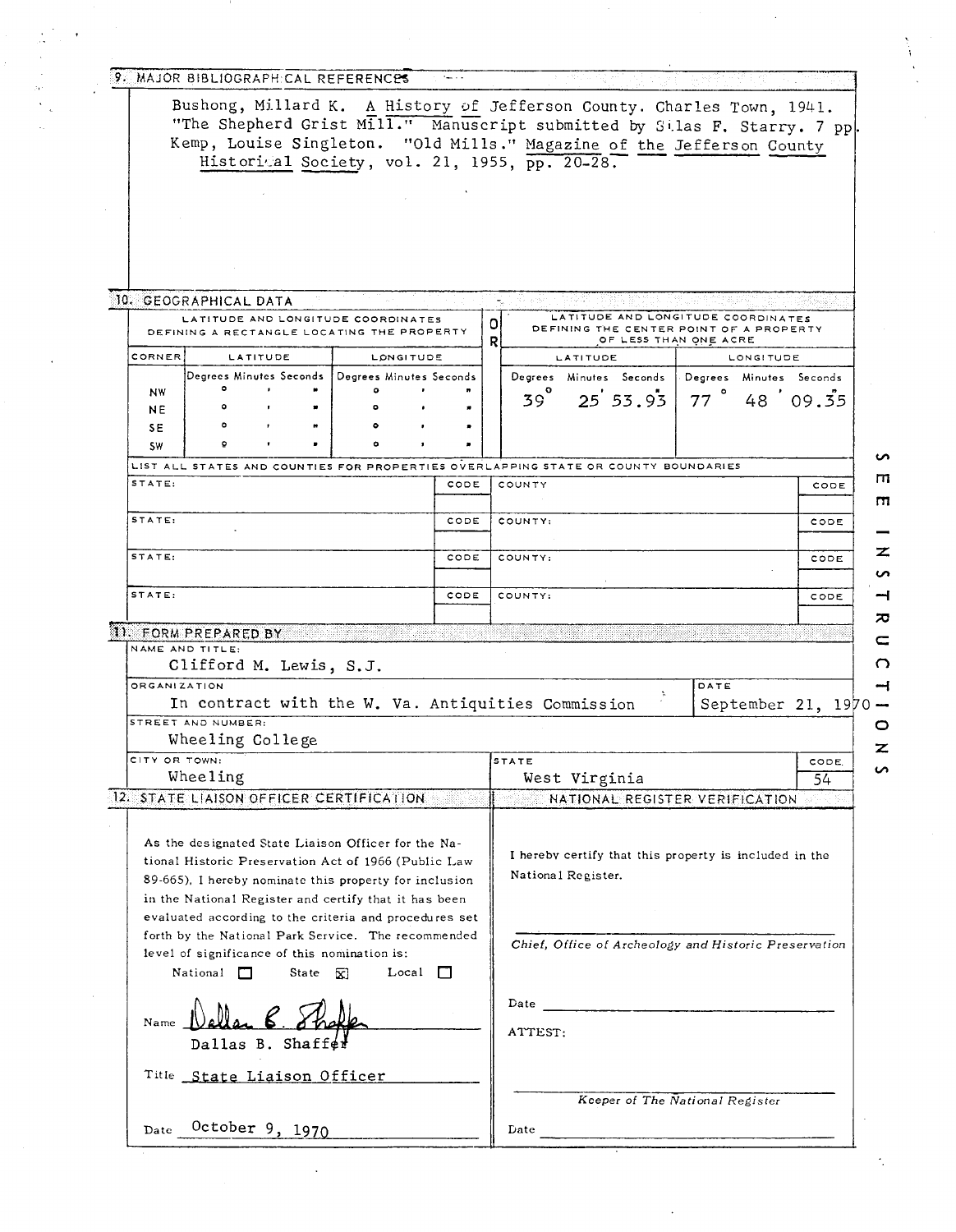|                                                     | a a a a a a a a a a                                                                                                                                                                                                                                   |
|-----------------------------------------------------|-------------------------------------------------------------------------------------------------------------------------------------------------------------------------------------------------------------------------------------------------------|
| on e                                                | $\mathbb{P}[\mathcal{H}^{\mathcal{G}}_{\mathcal{P}}, \mathcal{G}^{\mathcal{G}}_{\mathcal{P}}] = [\mathcal{G}^{\mathcal{G}}_{\mathcal{Q}}] \mathcal{G}^{\mathcal{G}}_{\mathcal{Q}}]$<br>Service March 1996<br>$\sim 0.001$<br>$\sim 0.3$ .             |
| $\subset$ $\mathbb{Z}$                              | 84 L                                                                                                                                                                                                                                                  |
| $\cap$ $\mathbb{R}^n$                               | HAER INVENTORY                                                                                                                                                                                                                                        |
| $\frown \frac{92}{12}$                              | <b>1. NAME OF STRUCTURE</b><br>4. INDUSTRIAL CLASSIFICATION<br><b>3. NATURE OF STRUCTURE</b><br>2.041E                                                                                                                                                |
| $\sim$ 111<br>$-1119$                               | BULK: FOOD: GRAINS & CER(12 $\sigma$<br>Thomas Shepherd's Grist Mill<br>$-1.734 - 39$<br>grist mill                                                                                                                                                   |
| $\sim$ 10<br>- 100                                  | STATE<br>CITY OR TOWN<br><b>COUNTY</b><br>$PS\&PM:WW(37)$<br>5. LOCATION: STREET & NUMBER                                                                                                                                                             |
| $\cap$ $\mathfrak{M}$                               | 6. USGS QUAD MAP & UTM GRID REF.<br>Shepherdstown<br>WV<br><b>JEFFERSON</b><br><b>ADDRESS</b>                                                                                                                                                         |
| $\sim$ $\frac{100}{10}$                             | SHEPHERDSTOWN                                                                                                                                                                                                                                         |
| $\sim$ $\frac{m}{m}$                                | Silas F. Starry, High Street, Shepherdstown, W.Va. 3. COMBINION: EXCELLENT COOD FAIR<br>18.258890.4368410<br><b>DECERIORATED AND RUINS</b><br>UNEXPOSED<br>ALTERED<br><b>ACCESSIBLE TO PUBLIC</b>                                                     |
| $\sim$ 36                                           | 9. DESCRIPTION & BACKGROUND HISTORY : MUMBER OF STAUCHURES ; CHAEHSINNS; FABRIC; STRUCTURE & FORM; SURVIVING MACHINERY, FITTINGS AND                                                                                                                  |
| $\sim$ $\frac{103}{103}$                            | EQUIPMENT: APPROX. AREA OF SITE: ALTERATIONS: PRESENT USE: LNGINCER ARCHITECT-DESIGNER: IMPORTANT EVENTS & INDIVIDUALS.                                                                                                                               |
| $\bigcap_{i=1}^{1510}$                              | Construction of the mill dates sometime between 1734 and 1739 when it appears in the Frederick Co., VA                                                                                                                                                |
| e 33                                                | Court Journals. It was originally a two-story stone building and was most likely powered by a wooden over-                                                                                                                                            |
| $\mathbb{C}$ $\mathbb{R}^n$                         | shot waterwheel. The present state of the mill is more characteristic of the late 19th century than<br>SURVEY"                                                                                                                                        |
| $\sim$ 1930 $\sim$                                  | the early 18th. The large wrought-iron water wheel represents one of several solutions adopted by rural<br>MUSEUM C<br>millers to increase the capacity of their mills and improve the quality of their product. Although a set of                    |
| <b>. 180M</b>                                       | ADAPT C<br>stone burrs remains, the increased power of this wheel was probably used to operate a system of roller mills                                                                                                                               |
| $\mathfrak{r}$ $\sim$ $\mathfrak{r}$ $\mathfrak{r}$ | Hous<br>as well. This would explain the addition of the top story, since the gradual reduction method of milling.                                                                                                                                     |
| $m \sim m$                                          | then developed necessitated the use of more machinery. The large 40-foot iron wheel was once located<br>PAET $\epsilon$                                                                                                                               |
| $u \sim v$ skt                                      | 100 yards further down stream, but the date of its installation is beyond the memory of local inhabitants<br>wars e                                                                                                                                   |
| $\epsilon_5 \rightarrow 0.000$<br>FERROLS           | who can remember the mill as it was at the beginning of the century. The wheel was a speciality of the<br>WATH C<br>Fitz Water Wheel Company. The I-X-L Overshoot Water Wheel, declared the finest gravity wheel ever built,                          |
|                                                     | HEAT <sub>C</sub><br>Reference of the original efficiency of 90% or more as compared to 60-70% efficiency of the old wooden wheels.<br>10. PHOTOGRAPHS & SKETCH MAP ON REVERSE SIDE. The Shepherdstown wheel has a 2-foot face and transmits power by |
| $\mathfrak{r} \bigcirc$                             | const C<br>The Shepherdstown wheel has a 2-foot face and transmits power by means of a                                                                                                                                                                |
| $\mathbf{u}$ $\sim$                                 | 11. RELATED SOURCES OF INFORMATION: HISTORICAL REFERENCES (PUBLISHED ARTICLES, MANUSCRIPTS, REPORTS, DRAWINGS, PHOTOGRAPHIC RECORDS)<br>HYDRA C                                                                                                       |
| $\mathbf{H}$                                        | CONTACTS: (NAMES & ADDRESSES OF ANYONE WITH EYE-WITNESS ACCOUNTS OR RELEVANT INFORMATION); TAPE RECORDINGS.<br>م TUNES                                                                                                                                |
| $25 - 100$                                          | HAER:<br><b>DAM</b>                                                                                                                                                                                                                                   |
| $H \cap \text{PGC}$                                 | Fitz Water Wheel Co., Fitz Steel Overshoot Water Wheels. Hanover, Pa (1928) (Catalogue), $p.27$                                                                                                                                                       |
| אזים ריו                                            |                                                                                                                                                                                                                                                       |
| 1000                                                | 12. DANGER OF DEMOLITION OR DAMAGE TYES IX NO                                                                                                                                                                                                         |
| $\mathbf{u} = \mathbf{v}$ erat                      | 13. PRIORITY<br>ARCH<br>NATURE OF THREAT:<br>K.                                                                                                                                                                                                       |
| $\mathfrak{m}\subsetneq v$                          | MECH <sub>C</sub><br>14. EXISTING SURVEYS [ NHL<br>XXNR<br>$\overline{\mathbf{x}}$ HAER<br><b>I I HABS</b><br>$\Box$ STATE<br>$[$ $]$ county<br>$\Box$ LOCAL<br>$\Box$ OTHER                                                                          |
| $\circ$ ooo                                         | AND DATES:<br>FENES C<br>5/6/71<br>1973 W VA Survey                                                                                                                                                                                                   |
| $^{\prime\prime}$ $\mathbb C$                       | 15. INVENTORIED BY: YOUR NAME<br><b>ADDRESS</b><br>AFFILIATION<br><b>DATE</b><br>100F<br>$c\ell_1^{\prime\prime}$                                                                                                                                     |
| $\alpha$                                            | P.H. STOTT<br><b>HAER</b><br>14/vii/75<br>fLOOR<br>PLEASE RETURN TO THE HISTORIC AMERICAN ENGINEERING RECORD, NATIONAL PARK SERVICE, WASHINGTON, DC 20240                                                                                             |
| $\mathcal{M}$                                       | FRAME C<br>LUZQUIL CLEANILE ACTED<br><b>ARDIE RUNER</b><br>ETRINAIKINJAHEER AANALISE AAN KEENAALISE KANSA KAN<br><b>FILINAL INFORMATION</b><br><b>MATED MARK</b><br><b>TARIOGES EN</b>                                                                |
| $\mathbf{v}$                                        | rouno U<br><b>PIRELEA</b>                                                                                                                                                                                                                             |
| $\circ$                                             | Ë<br>WATE<br>WHEEL<br>WATER TO MAN<br>WINDOW WHE<br><b>Si</b><br>ä<br>ک کلیجی<br>ËĒ<br>$\overline{z}$ $\overline{S}$<br>$\ddot{3}$<br>ΡĒ<br>ē<br>÷<br>ą<br>÷                                                                                          |
|                                                     | $\circ$<br>QQ<br>$\circ$<br>$\circ$<br>$Q$ $O$                                                                                                                                                                                                        |

 $\mathcal{L}_{\mathbf{A}}$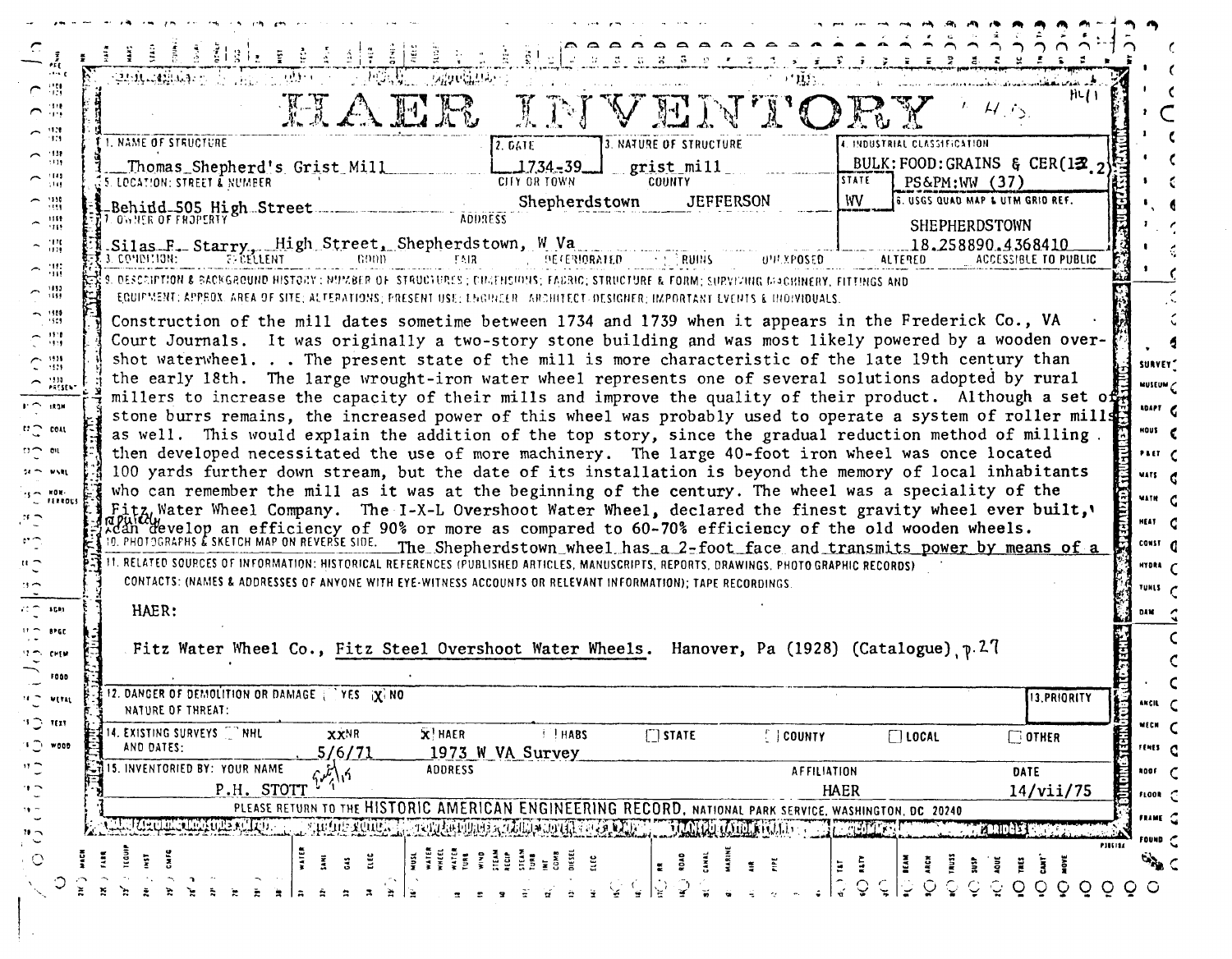

## SHEPHERDSTOWN, WEST VIRGINIA

WORETE FLUTE

THIS EARLY GRIST MILL IS LOCATED IN SHEPHERDSTOWN, WEST WRGINIA, THE FIRST WHITE SETTLEMENT IN THE WALLEY OF VIRGINIA. ALTHOUGH THERE IS SOME DOUBT AS TO THE EXACT DATE OF THIS SETTLEMENT, THERE IS GOVE EVIDENCE THAT IT NUS WELL ESTAB-LISHED BY 1754 WHEN THOMAS SHEFHERD RECEIVED A GRANT OF 222 ACRES FROM GOVERNOR GOOGLE

SHEPHERD WAS A NATIVE OF WESTERN MARVLAND, WHERE HIS FAMILY HAD SIZEABLE HOLDINGS NEAR FRETERICK AND GHARTSBURG. HE WAS A MAN OF SEVERAL TALENTS, AND BESIDES ENGASING A FARMING WAS ACTIVE IN WIRIOUS COMMERCIAL, FROMOTIONAL, AND SPECULATIVE VENTURES, RECOGNIZING THE FERTILITY OF THE LAND AND THE SKILL OF THOSE ENGLISH AND GERMAN FAMILIES WHO HAD ALREADY SETTLED IN THE WILLEY, SHEPHERD BUILT A GRIST MILL ON THE BANK OF FALLING SPRING BRANCH (NOW TOWN RUN) TO FROCESS THE PRODUCTS OF THEIR LABOR.

THE CONSTRUCTION OF THE MILL DATES SOMETIME BETWEEN 1734 AND 1739 WHEN IT APPEARS IN THE FRI-THERICK COUNTY, URGINIA, COURT UNIRNALS. IT WAS CRISINALLY A TWO STORY STONE BUILDING AND WAS MOST LIKELY FUNCRED BY A WODDEN OVERSHOT WATER WHEEL. AS THE AGRICULTURE OF THE REGION FLOURISHED. THE CAPACITY OF THE MILL PROVED INSLIFTICIENT AND SHETHERD BUILT A SECOND MILL (FOSSIBLY THE STONE BUILDING DOWNSTREAM). AS SETTLEMENT SPREAD UP THE VALLEY NUMEROUS MILLS WERE ESTABLISHED, AND BY 1800 VEFFERSON COUNTY ALONE HAD BI GRIST OR MERCHANT MILLS. BY THEN GRAIN FRODUCTION HAD MOVED BEYOND THE SUBSISTENCE LEVEL AND THE REGION HAD BECOME AN IMPORTANT SOURCE OF FLOUR AND GRAIN FOR CONSTAL MARKETS FROM PHILA. DREPHIA TO ALEXANDRIA, SHEPHERD'S MILL WAS FROMABLY THE FIRST GRIST MILL IN THE VALLEY OF VARGINIA AND SET A PATTERN WHICH SUBSEQUENTLY ASSUMED LARGE INOTIORTIONS. THE FRESENT STATE OF SHEPHERDS MILL IS MORE CHARACTERISTIC. OF THE LATE 19<sup>m</sup> CENTURY THAN THE FARLY 10<sup>m</sup>. THE LARGE WROUGHT IRON WATER WHERE RETRESENTS ONE OF SEVERAL SOI UTIONS ADOPTED BY RURAL MILLERS TO INCREASE THE CAPACITY OF THEIR MILLS AND IMPROVE THE QUALITY OF THEIR PRODUCT. ALTHOUSH A SET OF STONE BURRS REMAINS, THE INCREASED ROWER OF THIS WHEEL WAS FROBABLY USED TO OPERATE A SYSTEM OF ROLLER MILLS AS WELL. THIS WOULD EXPLAIN THE ADDITION OF THE TOP STORY, SINCE THE GRADIUM, REDUCTION METHOD OF MILLING THEN DEVELOPING MOCESSITATED THE USE OF MORE MACHINERV! SPECIFICALLY SEPARATORS AND FLOUR DRESSERS OR FURIFIERS. AS LIKELY THAT THE WHEEL, THE SHAFTS AND PULLEWS, AND THE TIMBER FRAMING ARE OF SIMILAR WINTAGE, THE FRESENT AFFEARANCE OF THE MILL IS TYPICAL OF MILLING DURING A FERIOD OF TRANSITION FROM RURAL "CUSTOM" MILLING, WHICH GROUND THE FARMER'S GRAIN FOR A PERCENTAGE, TO COMMERCIAL FLOUR **PRODUCTION.** 

THIS SURVEY, CONDUCTED BY THE HISTORIC AMERICAN FREMIUSRING RECORD (HAER), IS PART OF A LONG RANGE SYDGEAM TO COMPLET! INVENTORIES OF THE 50 STATES, AND INFLUENS A GROUP OF HISTORICALLY SIGNIFICANT ENGINEERING STRUCTURES IN THE STATE OF HEST MRGINNA. THE SURVEY WAS SPONSORED BY THE MATIONAL PARK SERVICE (HAGR); THE WEST VINSHIA LEPARTMENT OF NATURAL RESOURCES; AND THE REPARTMENT OF CIVIL ENGINEERING, WEST VIRGINIA I NIVE ESITY

esa<br>Nysia

6r

iza.

3

ž

SHEPHE

**HOMAS** 

**TON OF MEEL** 

SITE PLAN

THE TIELD WIRE, WRITTEN LATA, ARASURED DRAWINGS, HISTORICAL INVENTORY, AND MIGIOGRAPH'S PRODUCED JURING THE SUMMER OF 1975 MERE PREPARIND UNIVER THE DIRECTION OF DOUSLAS I. GRIFFIN, CHIEF, HAER, MID CHARIES PARROTT, TE, ASCHITECT, HAER, WITH DP DUANE S. ELLIFRIT AS FRAJECT SUPERVISOR (OTLAHOPLA STATE UNIVERSITY) AND DR EMORY KTHP AS PROVICT AINISING (WEST VIPGINIA UNVERSITY). THE SURVEY TEAM CONSISTED OF DENVIS H. ZEMBALA, HISTORIAN (GEORGE WASHINGTON UNIVERSITY), INTOEFICI R LOVE, ARCHITECT (UNIVERSITY OF FLORIDA); PATRICK A FLORY, FACHITECT (COLUMBIA LAINERSITY) ; R BELMONT FREEMAN. VR, ARCHITECT (UNITE SITY OF PENNISYLVANYA); AND WAYNE S. GARRICK, STUDENT ARCHITECT (FRATT INSTITUTE).



Ħ.

ROCKY 51

'' 1

ρ

 $\equiv$ 

 $\overline{a}$ 

 $1 \quad B$ 

 $\underline{\mathbb{H}}$ 

 $\blacksquare$ 

 $\overline{B}$ 

**TIMED LOWER** 

ප

Jo

'nП,

 $\mathbf u$ ľ,

≇lo.



UTM REFERENCE: 18.456869.2584025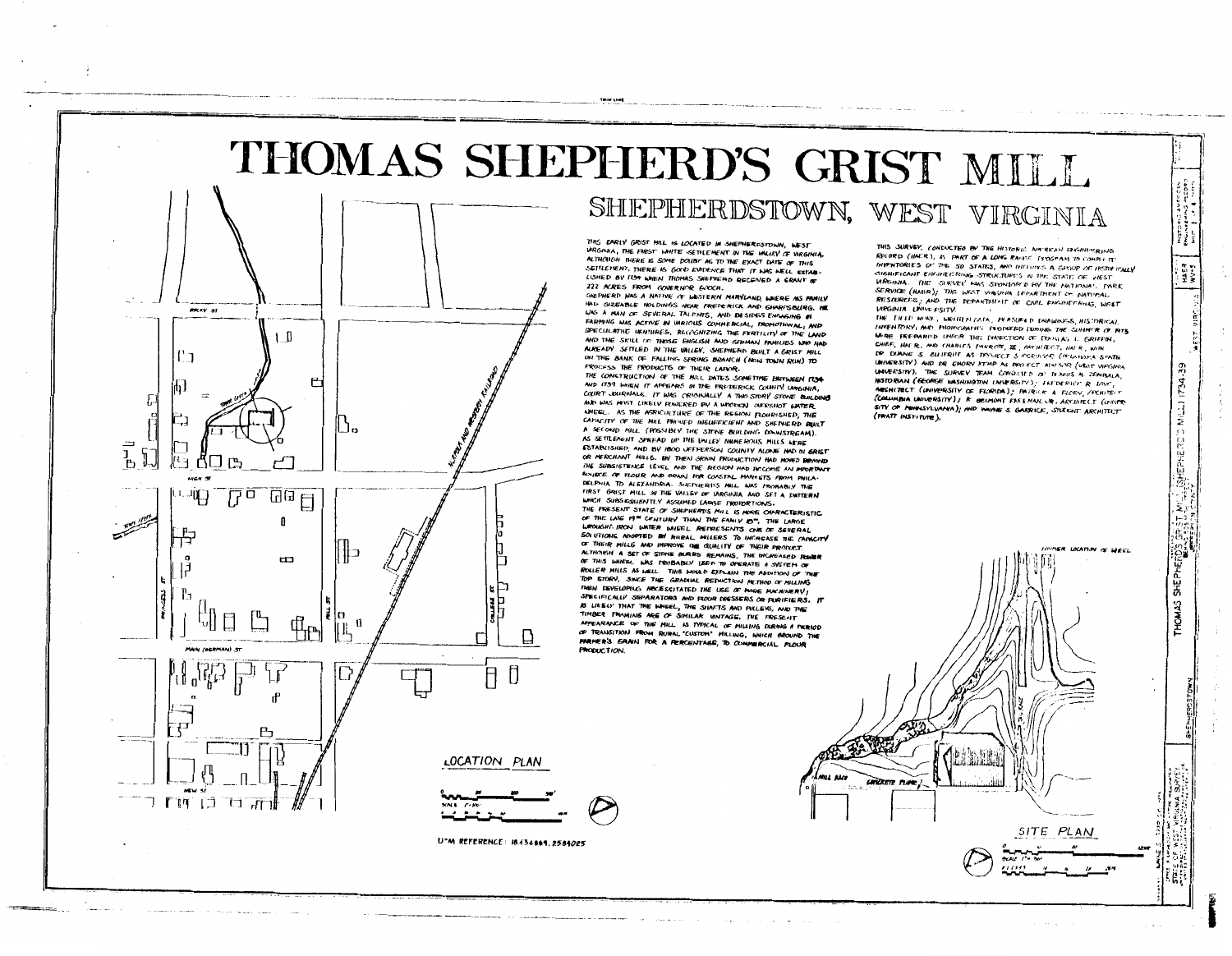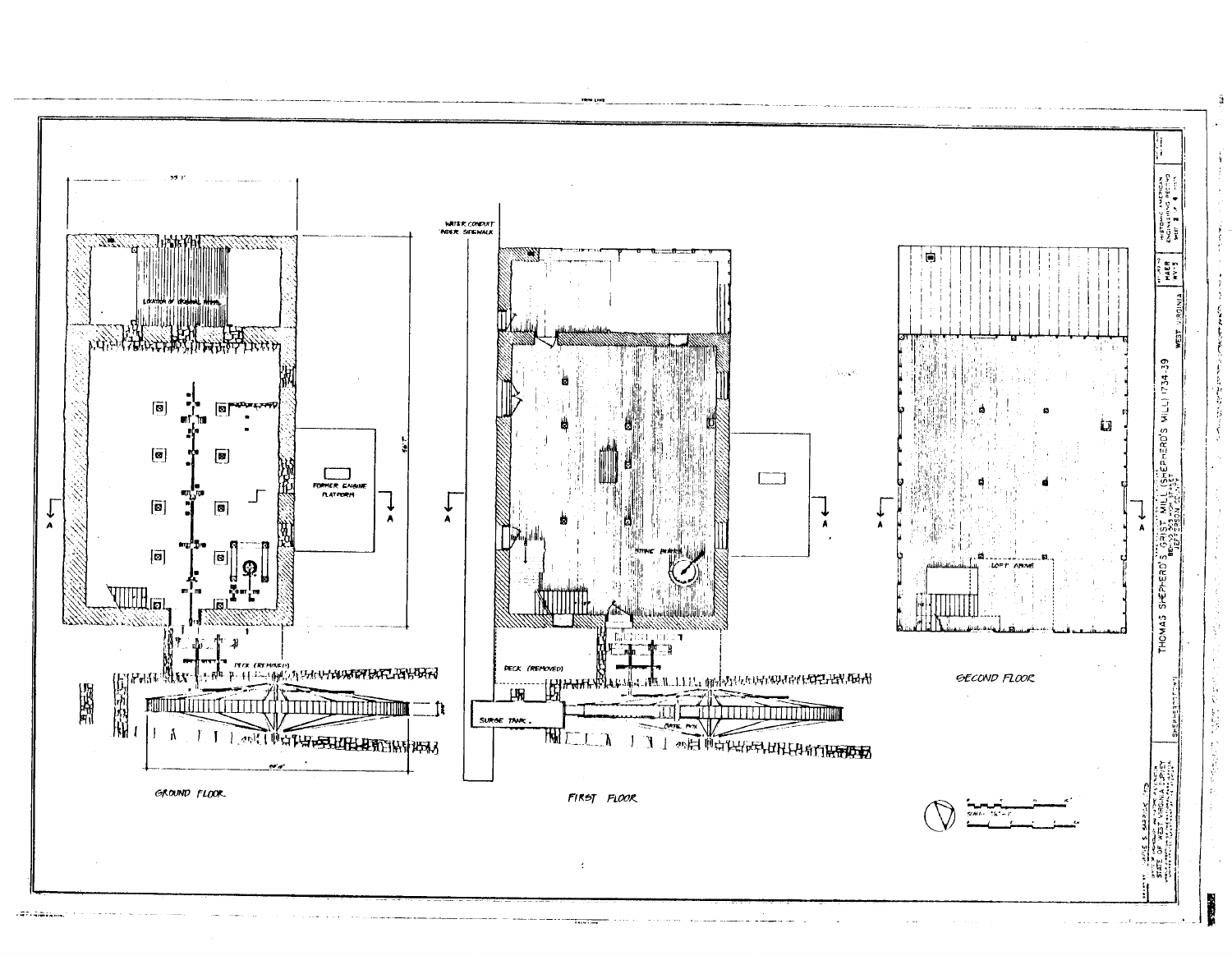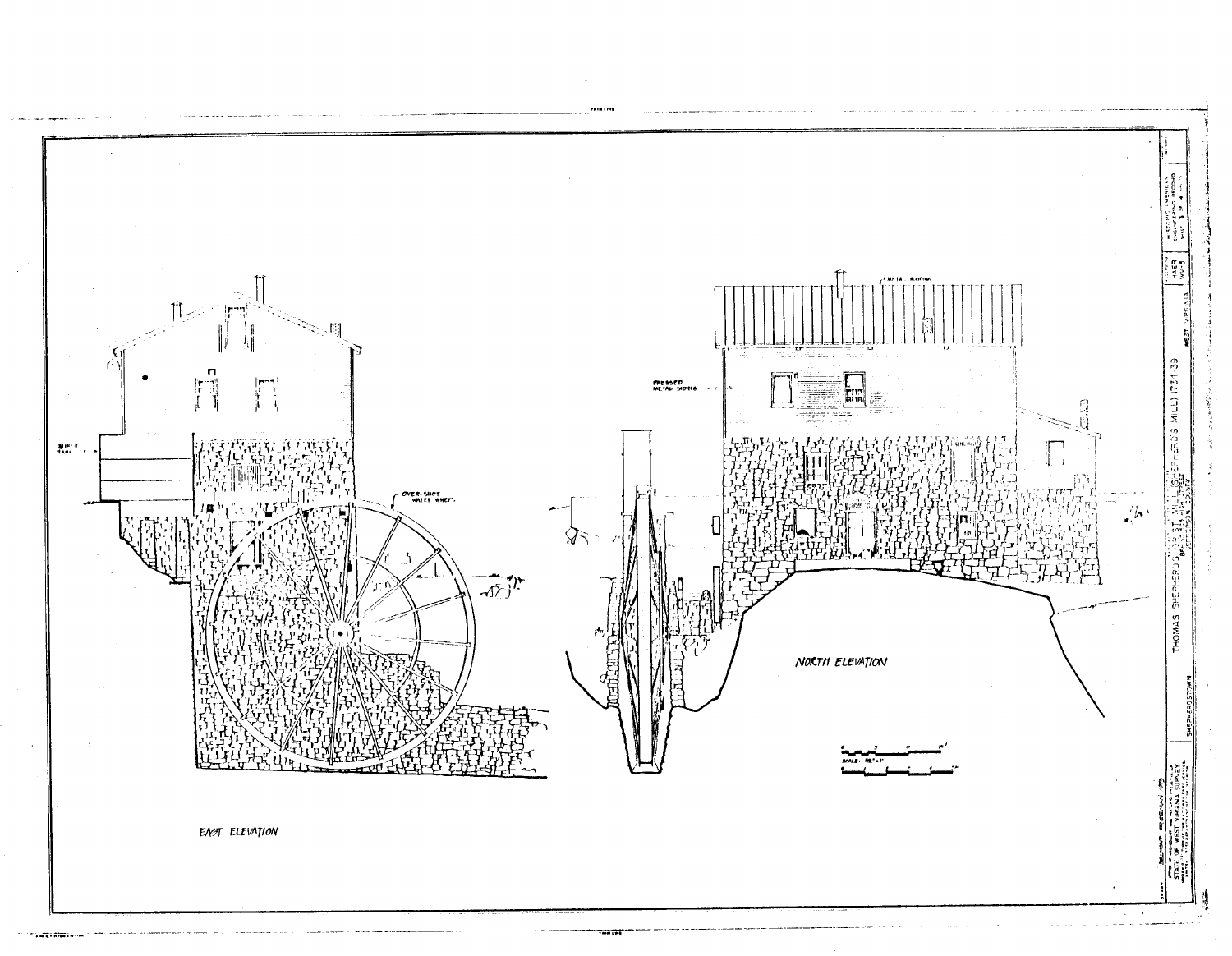